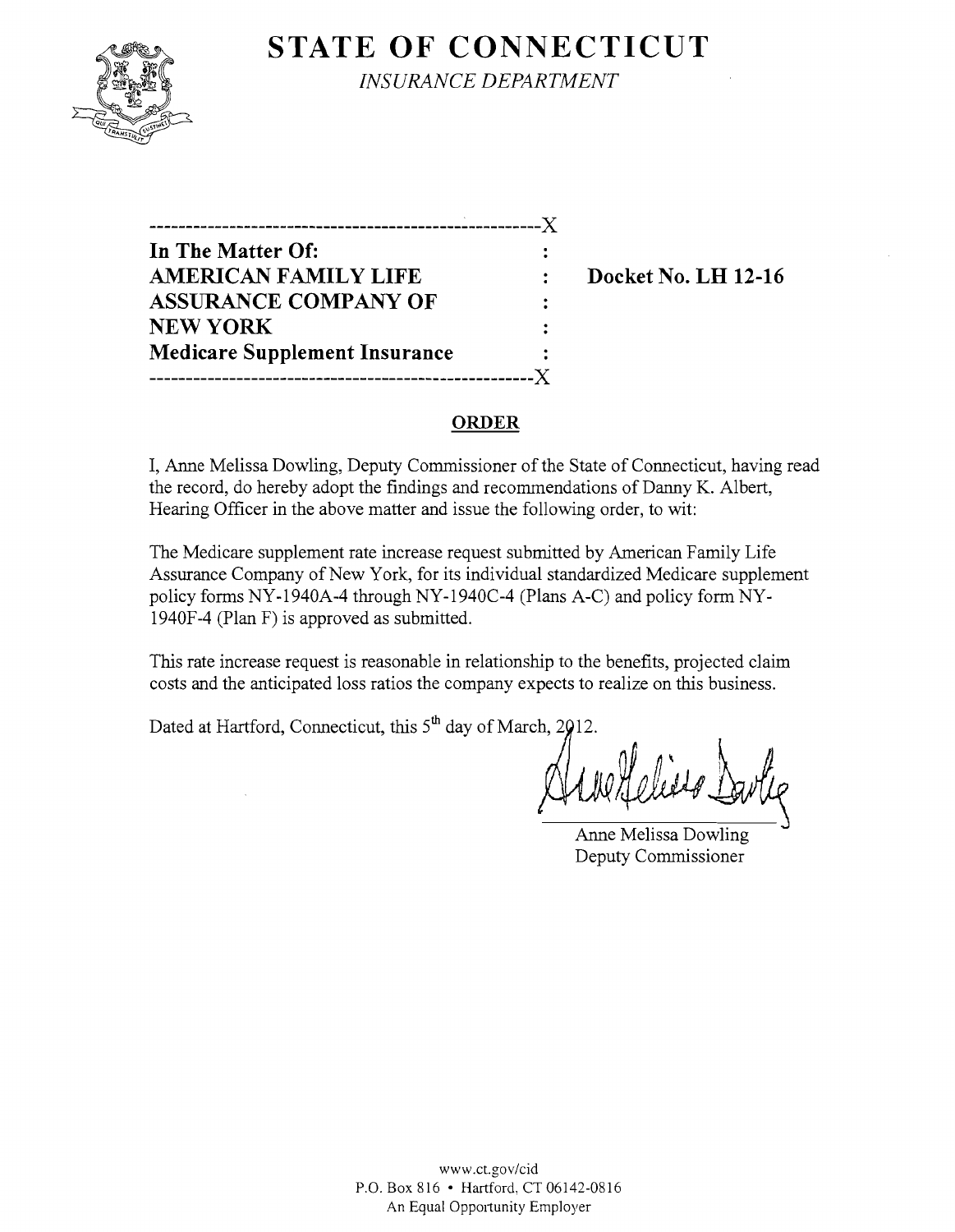# **STATE OF CONNECTICUT**



*INSURANCE DEPARTMENT* 

| In The Matter Of:                    |              |
|--------------------------------------|--------------|
| <b>AMERICAN FAMILY LIFE</b>          |              |
| <b>ASSURANCE COMPANY OF</b>          |              |
| <b>NEW YORK</b>                      |              |
| <b>Medicare Supplement Insurance</b> | $\mathbf{r}$ |
|                                      |              |

**Docket No. LH 12-16** 

#### **PROPOSED FINAL DECISION**

## **1. INTRODUCTION**

The Insurance Commissioner of the State of Connecticut is empowered to review rates charged for individual and group Medicare supplement policies sold to any resident of this State who is eligible for Medicare. The source for this regulatory authority is contained in Chapter 700c and Section 38a-495a of the Connecticut General Statutes.

After due notice a hearing was held at the Insurance Department in Hartford on February 16,2012 to consider whether or not the rate increase requested by American Family Life Assurance Company of New York on its individual standardized Medicare supplement business should be approved.

No members from the general public attended the hearing.

No representatives from the company attended the hearing.

The hearing was conducted in accordance with the requirements of Section 38a-474, Connecticut General Statutes, the Uniform Administrative Procedures Act, Chapter 54 of the Connecticut General Statutes, and the Insurance Department Rules of Practice, Section 38a-8-1 et seq. of the Regulations of Connecticut State Agencies.

A Medicare supplement (or Medigap) policy is a private health insurance policy sold on an individual or group basis which provides benefits that are additional to the benefits provided by Medicare. For many years Medicare supplement policies have been highly regulated under both state and federal law to protect the interests of persons eligible for Medicare who depend on these policies to provide additional coverage for the costs of health care.

Effective December 1,2005, Connecticut amended its program of standardized Medicare supplement policies in accordance with Section 38a-495a of the Connecticut General Statutes, and Sections 38a-495a-1 through 38a-495a-21 of the Regulations of Connecticut Agencies. This program, which conforms to federal requirements, provides that all insurers offering Medicare supplement policies for sale in the state must offer the basic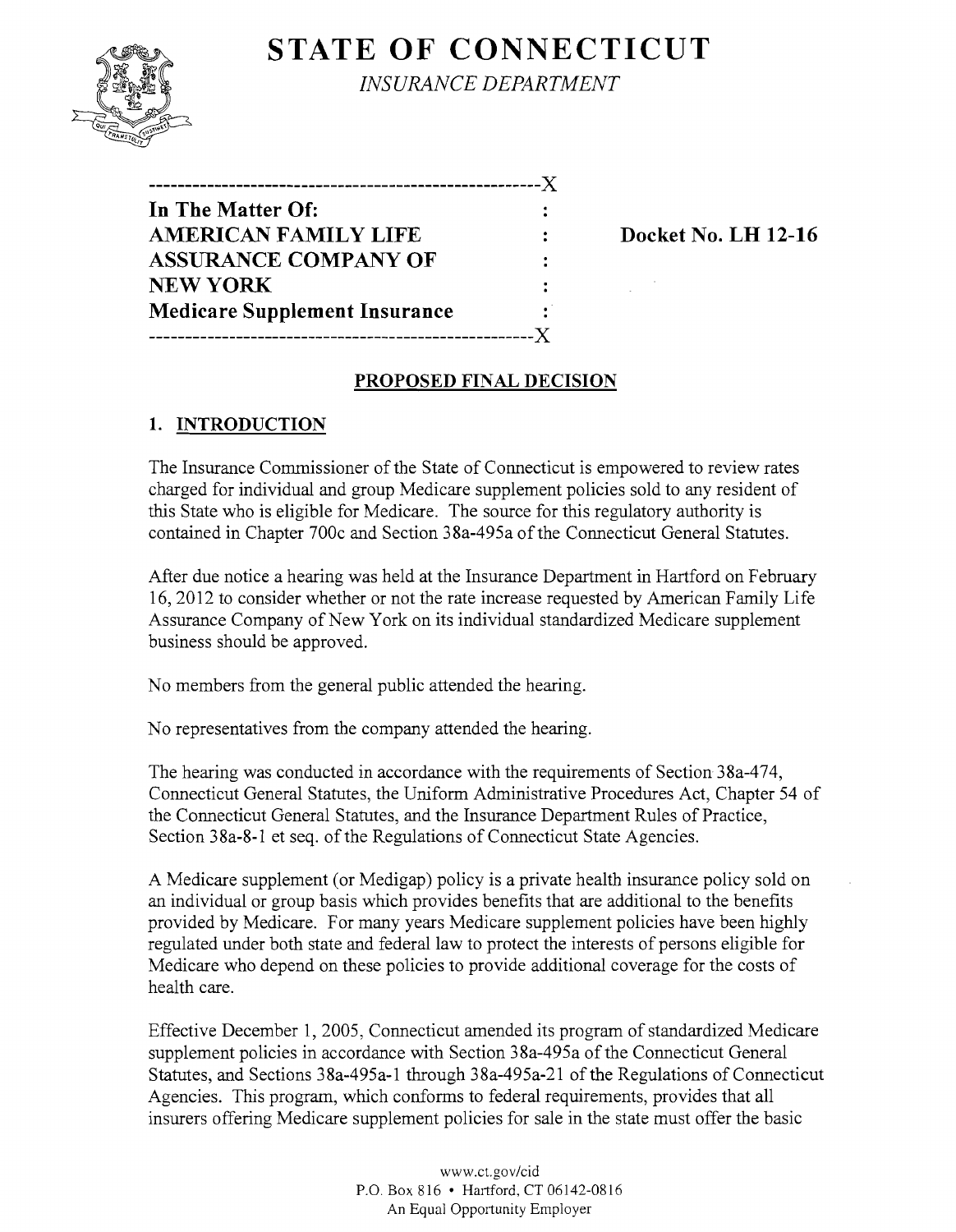"core" package of benefits known as Plan A. Insurers may also offer anyone or more of eleven other plans (Plans B through L).

Effective January 1, 2006, in accordance with Section 38a-495c of the Connecticut General Statutes (as amended by Public Act 05-20) premiums for all Medicare supplement policies in the state must use community rating. Rates for Plans A through L must be computed without regard to age, gender, previous claims history or the medical condition of any person covered by a Medicare supplement policy or certificate.

The statute provides that coverage under Plan A through L may not be denied on the basis of age, gender, previous claims history or the medical condition of any covered person. Insurers may exclude benefits for losses incurred within six months from the effective date of coverage based on a pre-existing condition.

Effective October 1, 1998, carriers that offer Plan B or Plan C must make these plans as well as Plan A, available to all persons eligible for Medicare by reason of disability.

Insurers must also make the necessary arrangements to receive notice of all claims paid by Medicare for their insureds so that supplemental benefits can be computed and paid without requiring insureds to file claim forms for such benefits. This process of direct notice and automatic claims payment is commonly referred to as "piggybacking" or "crossover".

Sections 38a-495 and 38a-522 of the Connecticut General Statutes, and Section 38a-495a-l0 of the Regulations of Connecticut Agencies, state that individual and group Medicare supplement policies must have anticipated loss ratios of 65% and 75%, respectively. Under Sections 38a-495-7 and 38a-495a-l0 of the Regulations of Connecticut Agencies, filings for rate increases must demonstrate that actual and expected losses in relation to premiums meet these standards, and anticipated loss ratios for the entire future period for which the requested premiums are calculated to provide coverage must be expected to equal or exceed the appropriate loss ratio standard.

Section 38a-473 of the Connecticut General Statutes provides that no insurer may incorporate in its rates for Medicare supplement policies factors for expenses that exceed 150% ofthe average expense ratio for that insurer's entire written premium for all lines of health insurance for the previous calendar year.

## II. **FINDING OF FACT**

After reviewing the exhibits entered into the record of this proceeding, and utilizing the experience, technical competence and specialized knowledge of the Insurance Department, the undersigned makes the following findings of fact:

- 1. American Family Life Assurance Company of New York is requesting a rate increase of 6.5% on its individual standardized plans A, B, C and F.
- 2. There were 11 policies in-force in Connecticut and 322 policies nationwide as of 8/31/11.
- 3. Plan A was offered to the disabled.